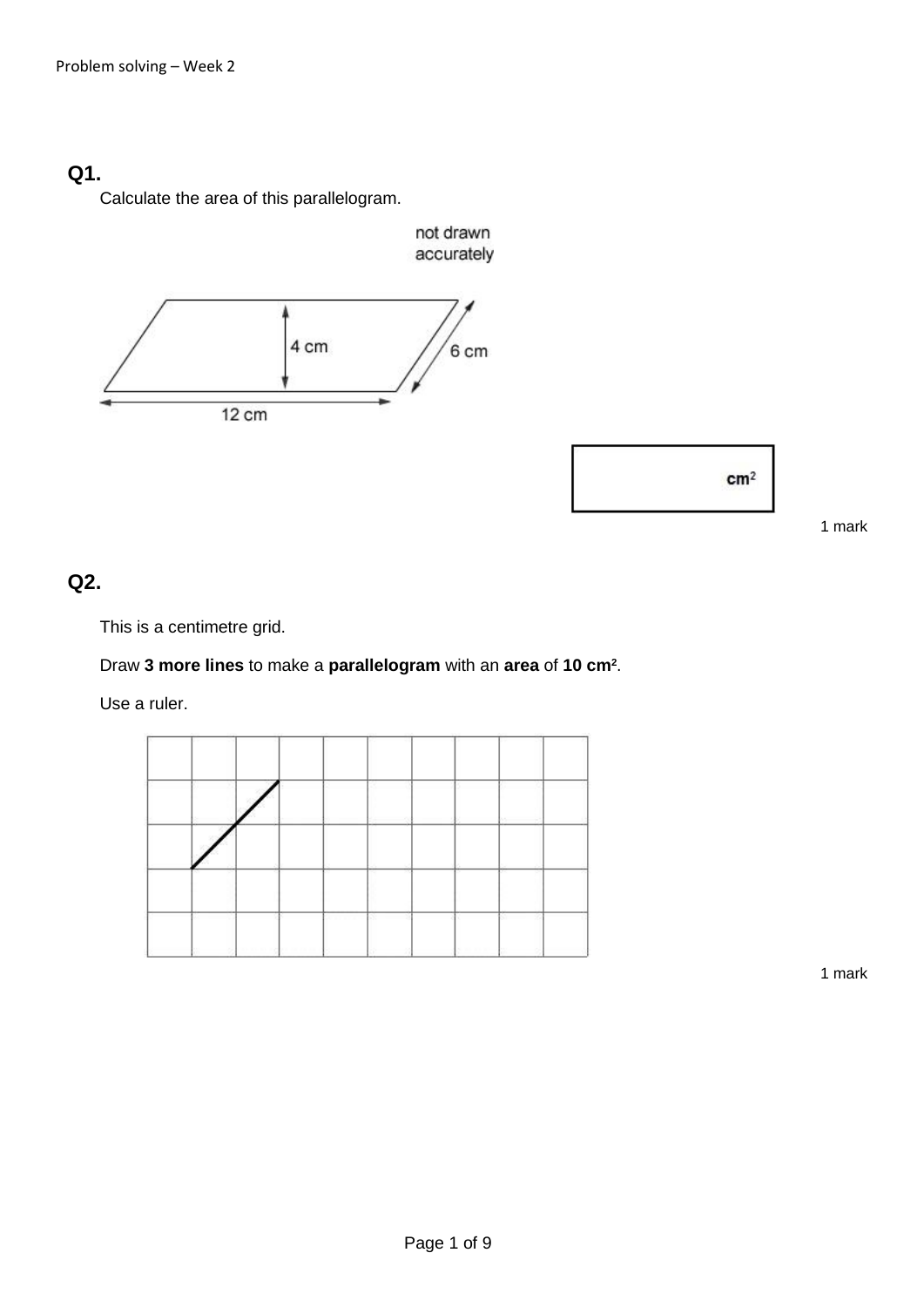## **Q3.**

Draw three more lines to complete the parallelogram with an **area** of 24 cm<sup>2</sup>

|                      |           |           |                      | .                    |           |                 |         |           |                      |                         |                 |                 |
|----------------------|-----------|-----------|----------------------|----------------------|-----------|-----------------|---------|-----------|----------------------|-------------------------|-----------------|-----------------|
| $\bullet$            |           |           | $\cdot$              | $\cdot$              | $\cdot$   | $\cdot$         | $\cdot$ | $\bullet$ | $\ddot{\phantom{0}}$ |                         | $\cdot$ $\cdot$ |                 |
| $\ddotsc$            |           | $\cdot$   | $\ddot{\phantom{1}}$ | $\ddot{\phantom{1}}$ |           |                 |         | .         |                      |                         |                 |                 |
| $\ddot{\phantom{0}}$ |           | $\bullet$ | $\bullet$            | $\bullet$            | $\bullet$ | $\cdot$ $\cdot$ |         | $\cdots$  |                      |                         |                 |                 |
| $\ddot{\phantom{0}}$ | $\ddotsc$ |           | $\bullet$            | $\cdot$              | $\cdot$   |                 |         | .         |                      |                         |                 |                 |
| $\ddot{\phantom{0}}$ |           | $\bullet$ | $\bullet$            | $\ddot{\phantom{1}}$ |           |                 |         |           |                      |                         |                 |                 |
| $\ddot{\phantom{0}}$ |           | $\bullet$ | $\bullet$            | $\bullet$            |           |                 |         | .         |                      | $\cdot$ $\cdot$ $\cdot$ |                 |                 |
| $\bullet$            |           |           |                      | $\cdots$             |           |                 |         |           |                      |                         |                 | $\cdot$ $\cdot$ |
| $\ddot{\phantom{0}}$ |           | $\bullet$ | $\bullet$            | $\bullet$            |           |                 |         |           |                      |                         |                 |                 |

1 mark

**Q4.**



Use the graph to work out how many miles are equal to 20 km.

| miles             |
|-------------------|
| <b>CONTRACTOR</b> |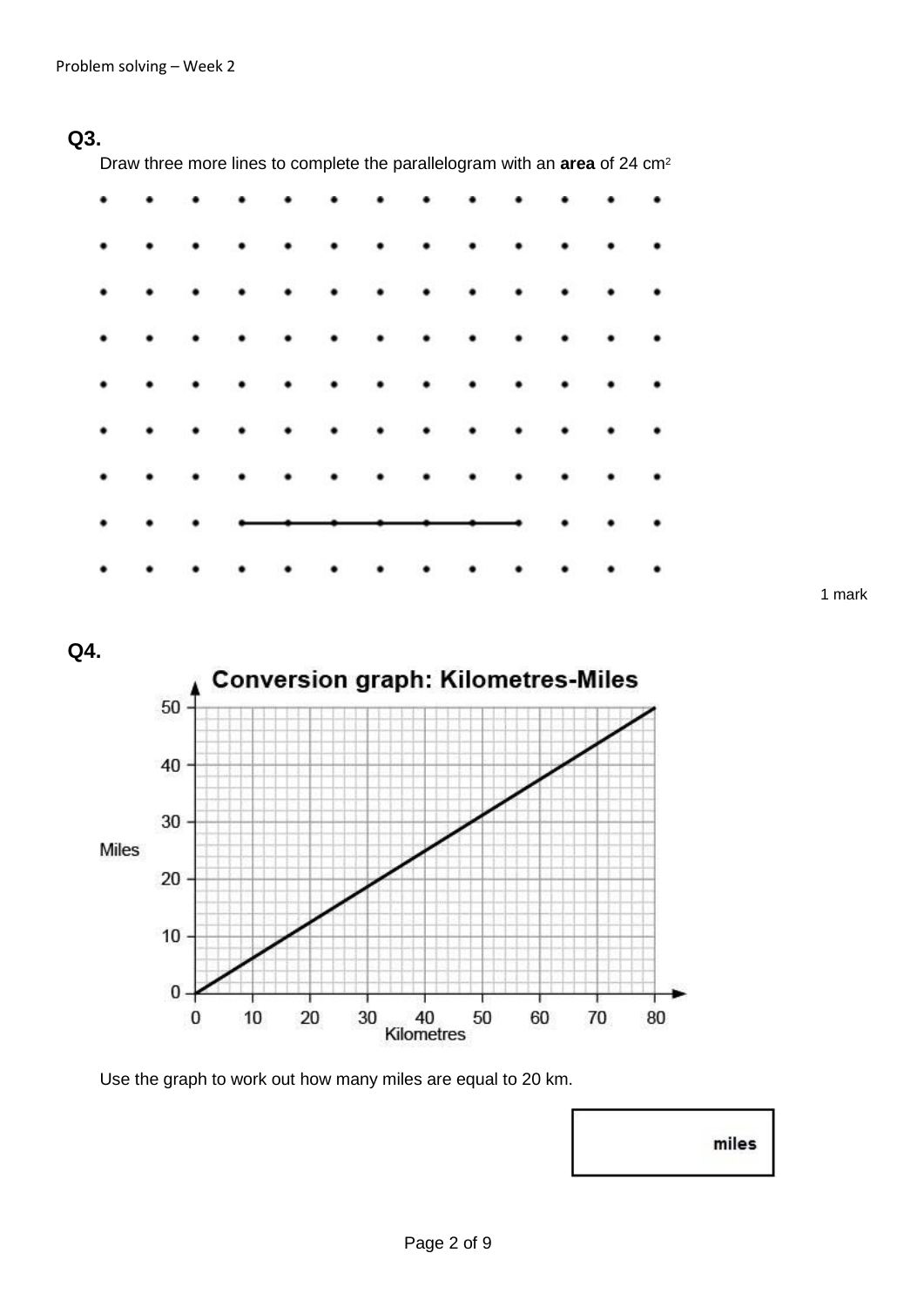1 mark

1 mark

Use the graph to work out how many kilometres are equal to 40 miles.



### **Q5.**

At a petrol station there is a scale for converting litres and gallons.



Approximately how many **litres** are there in **3 gallons**?

Give your answer to the **nearest litre**.



Approximately how many **gallons** are there in **7 litres**?

Give your answer to **1 decimal place.**



1 mark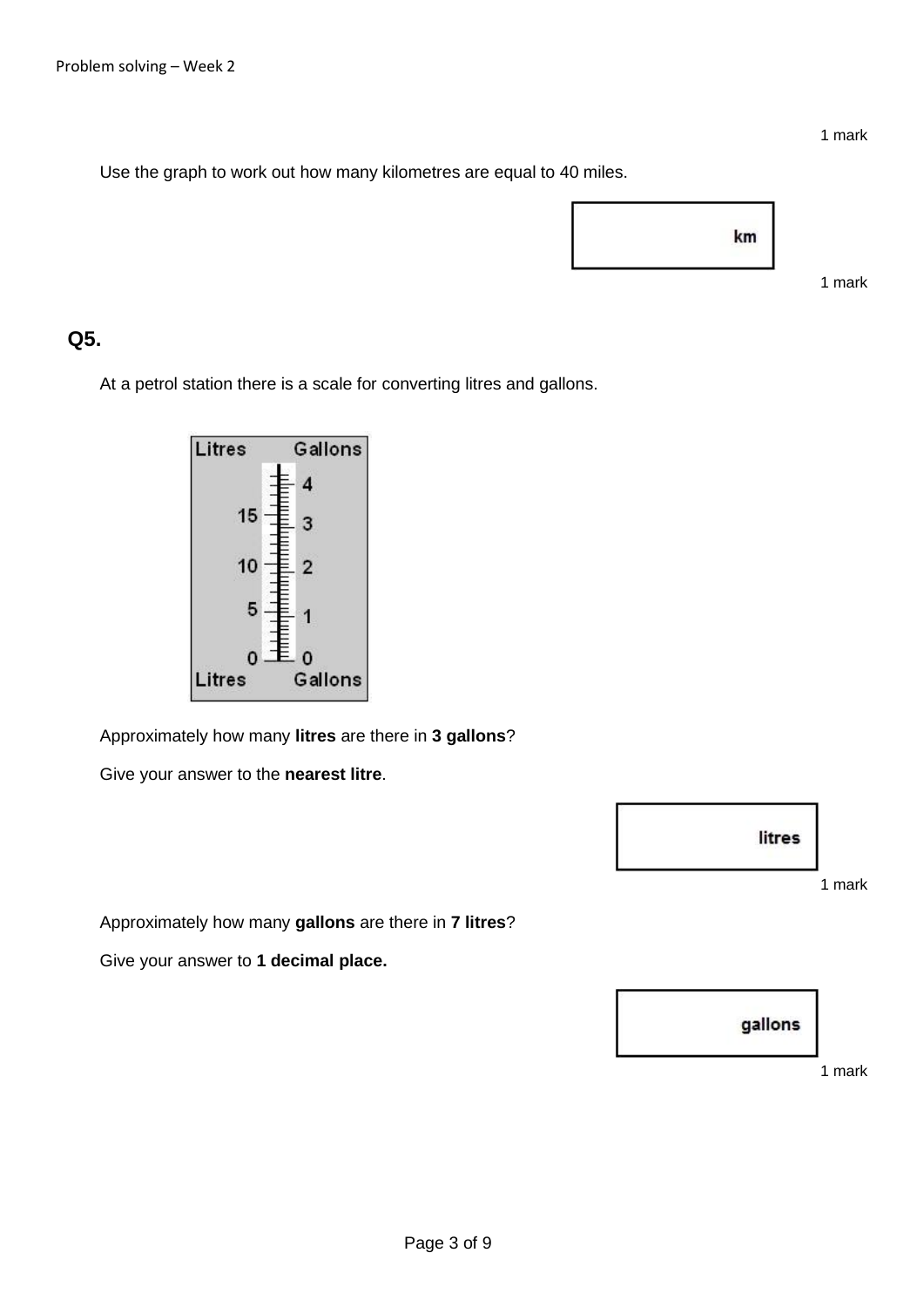Shown below is a parallelogram



Work out the area of the parallelogram. State the units of your answer.

7.



Work out the area of the parallelogram.

(2 marks)

 $\text{cm}^2$ 

.............................

 $(3)$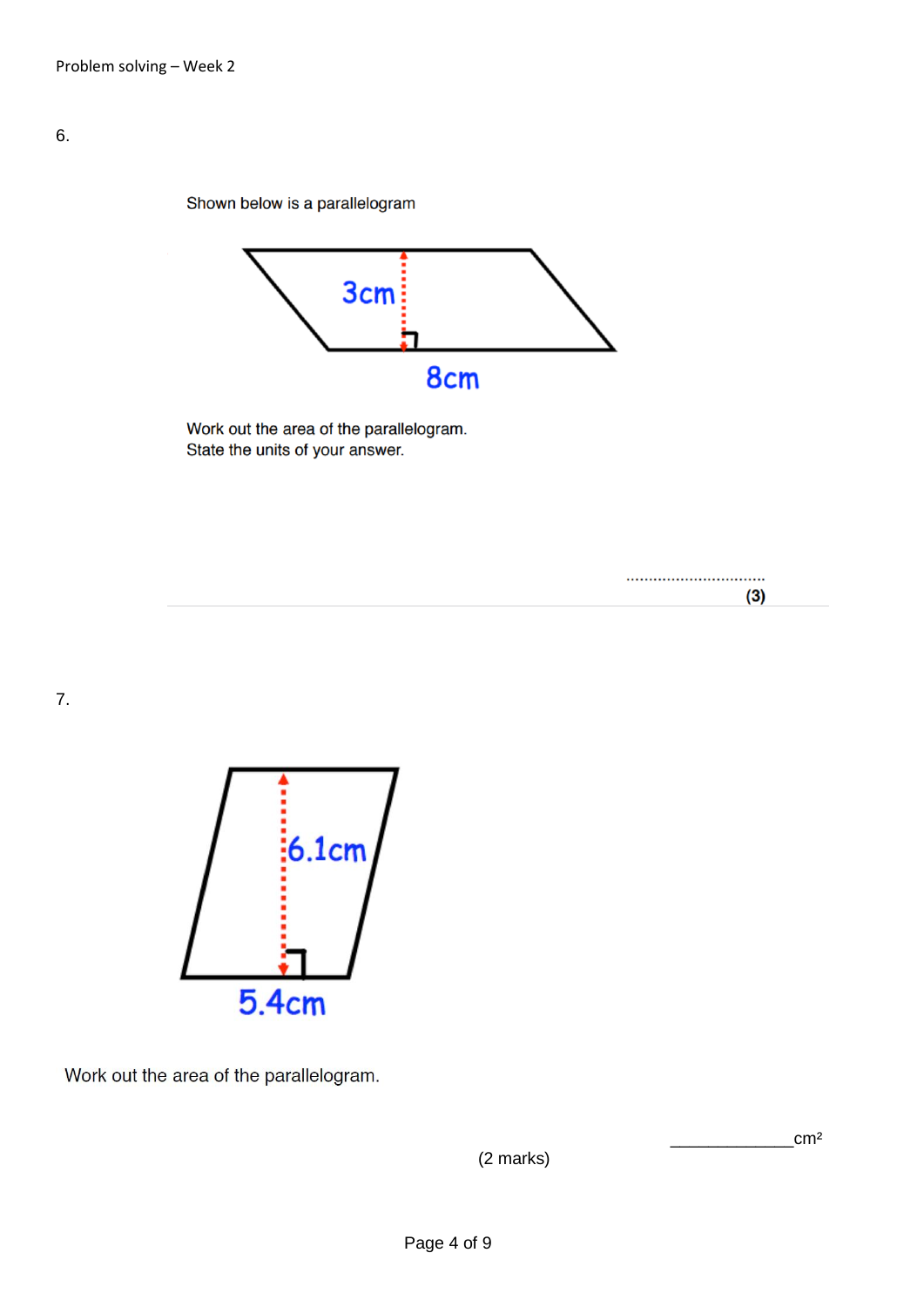#### 8.

This diagram shows a parallelogram.



The area of the parallelogram is 54cm<sup>2</sup>.

Find the length of the base, y.

|  |  |  |  |  |  |  |  |  |  |  |  |  |  | (2) |  |
|--|--|--|--|--|--|--|--|--|--|--|--|--|--|-----|--|

9.

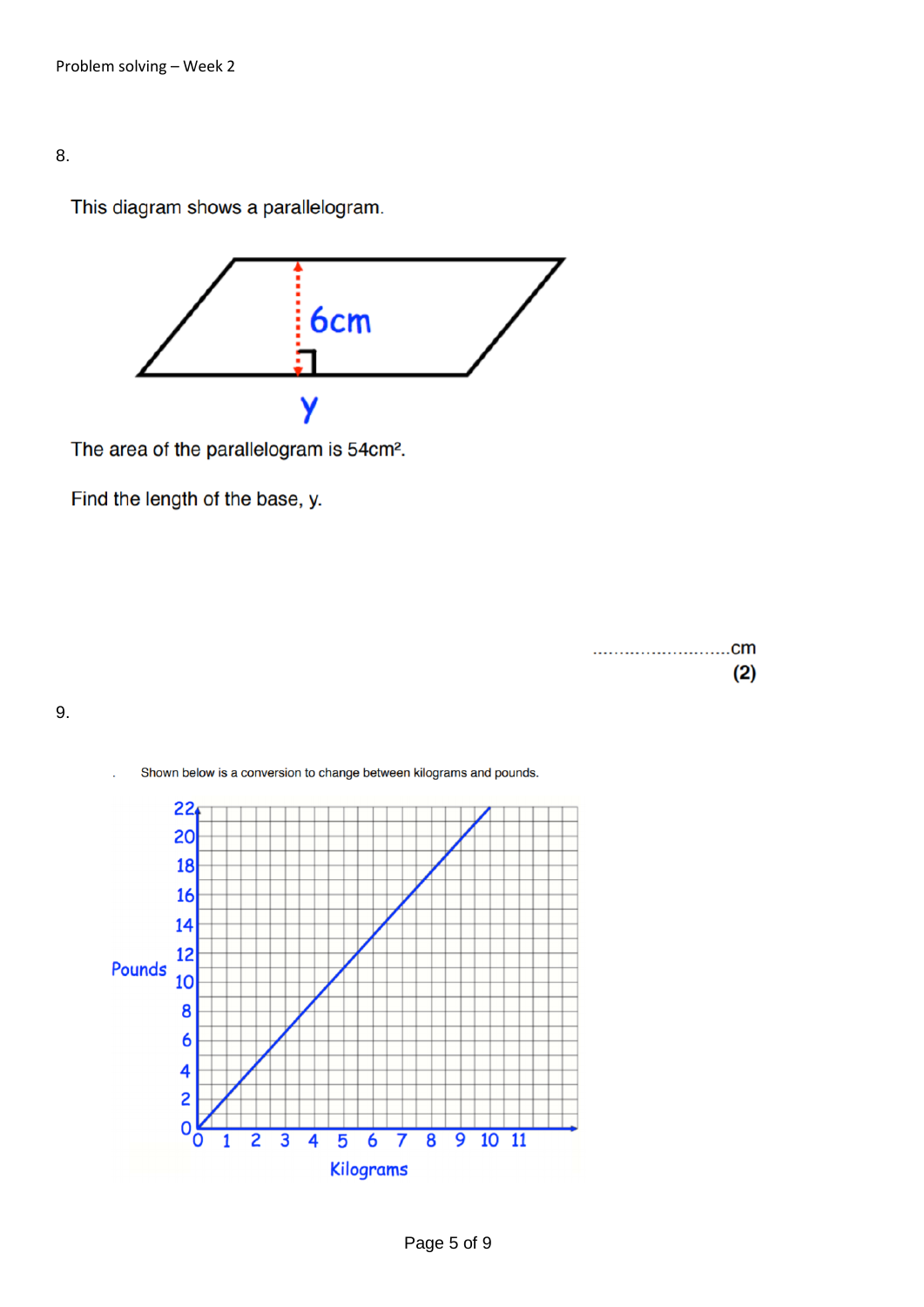(a) Using the graph, convert 5 kilograms to pounds.

|  |  |  |  |  |  |  |  |  |  |  |  |  |  |  |  |  |  |  | (1) |  |  |
|--|--|--|--|--|--|--|--|--|--|--|--|--|--|--|--|--|--|--|-----|--|--|



(a) Convert £50 into Dirhams.



(b) Convert 175 Dirhams into Pounds (£).

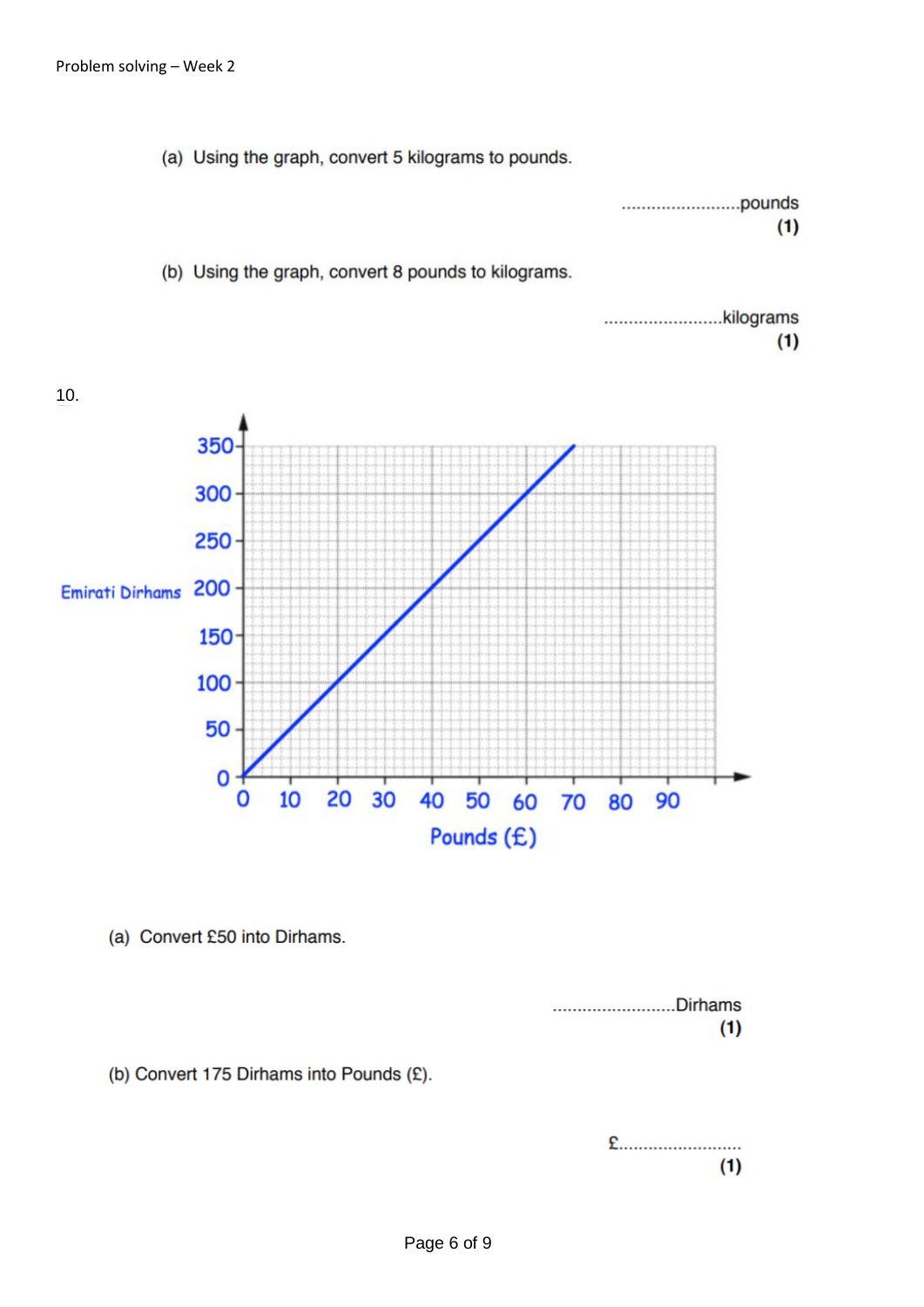

(a) Use the graph to convert 6 gallons to litres.

|                                                    | litres |
|----------------------------------------------------|--------|
|                                                    | (1)    |
| (b) Use the graph to convert 10 litres to gallons. |        |
|                                                    |        |

|  |  |  |  |  |  |  |  |  |  |  |  |  |  |  |  |  | (1) |  |
|--|--|--|--|--|--|--|--|--|--|--|--|--|--|--|--|--|-----|--|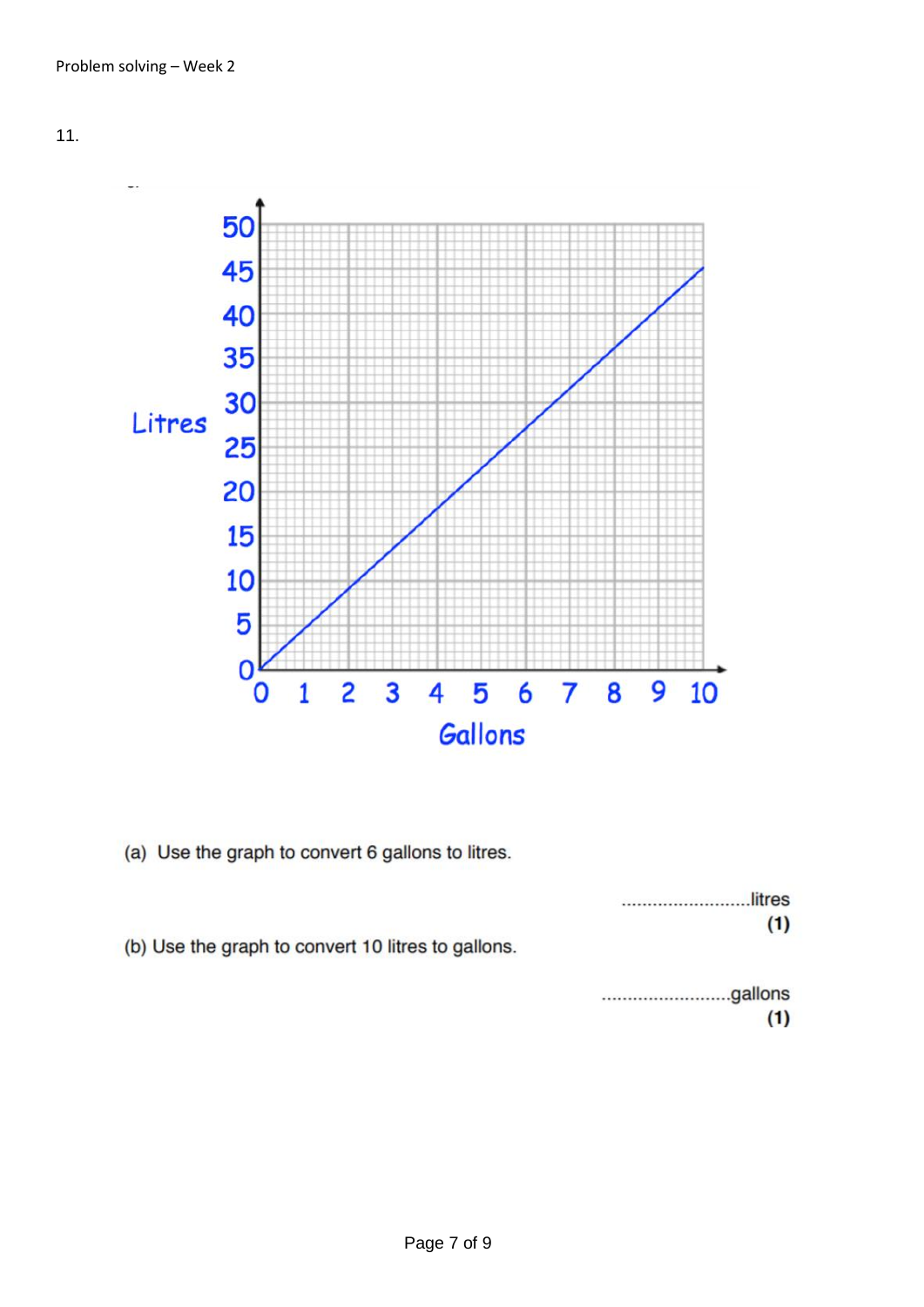- 12.
- A die is rolled, what is the probability that an even number will be thrown?

 $\mathcal{L}_\mathcal{L}$  , which is a set of the set of the set of the set of the set of the set of the set of the set of the set of the set of the set of the set of the set of the set of the set of the set of the set of the set of

(1 mark)

13. A jar contains 3 red marbles, 7 green marbles and 10 white marbles. If a marble is drawn from the jar at random, what is the probability that this marble is white?

(1 mark)

\_\_\_\_\_\_\_\_\_\_\_\_\_\_

14. Tom chooses a letter at random from the alphabet. What is the probability he will choose the letter Q?

(1 mark)

\_\_\_\_\_\_\_\_\_\_\_\_\_\_\_